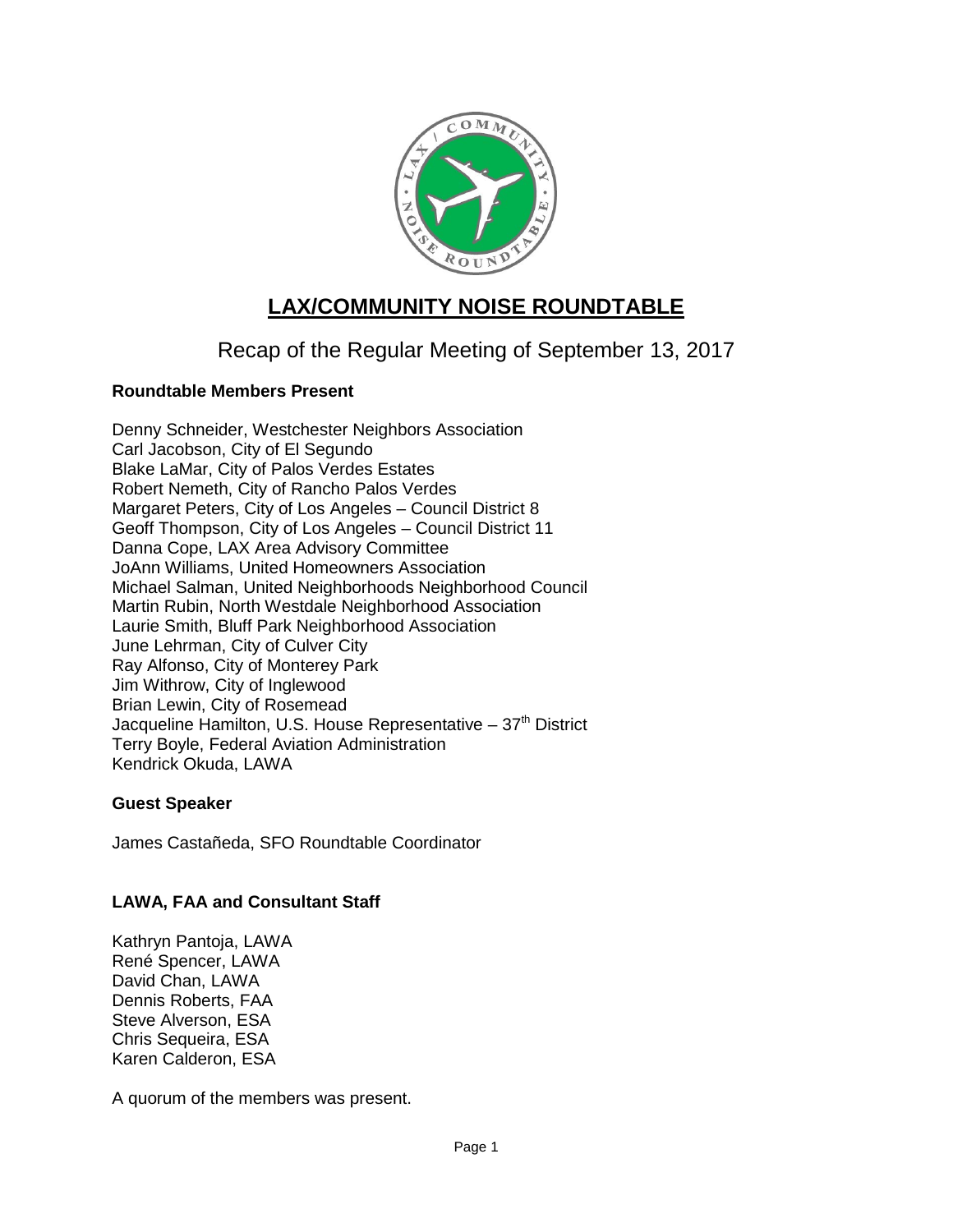#### **1. Welcome/Review of the Meeting Format**

Roundtable Facilitator Steve Alverson welcomed the members and public and indicated his role was to ensure all participants stay on topic so that the meeting stays on schedule. Alverson asked speakers to complete comments within three minutes.

#### **2. Call to order, Pledge of Allegiance, and Identification of Those Present**

Chairman Denny Schneider called the meeting to order.

#### **3. Comments from the Public**

FAA representative Dennis Roberts commented that the FAA is committed to collaborating with LAWA, the LAX Roundtable, and listening to community concerns; however, based on advice from FAA's legal counsel related to recent litigation against the FAA, he could not present or answer questions at tonight's meeting.

Eighteen residents from West Adams, Palos Verdes, Malibu, Pacific Palisades, Santa Monica, Mar Vista, and Culver City expressed concerns about aircraft noise over their communities, especially during nighttime hours and the related health and environmental impacts.

#### **4. Work Program C1 – Briefing on SFO Roundtable Efforts to Reduce Noise Associated with NorCal Metroplex**

SFO Roundtable Coordinator James Castañeda gave a presentation on how the SFO Roundtable has responded to community concerns regarding the implementation of Metroplex in the San Francisco Bay Area. He gave an overview of the SFO Roundtable background and its current membership, the complexity of the San Francisco airspace, a timeline of the implementation of Metroplex for that region, and the steps the SFO Roundtable has taken to review new flight paths, including challenges and lessons learned.

Several members inquired and received answers regarding how the SFO Roundtable gets their technical information, who is the SFO Roundtable's FAA contact person, how they deal with tracking public comments on an administrative level, the role that elected officials played in their successes, and airline participation in Roundtable meetings.

The complete presentation related to SFO Roundtable Efforts to Reduce Noise Associated with NorCal Metroplex can be found on the Roundtable webpage at [http://www.lawa.org/LAXNoiseRoundTable.aspx.](http://www.lawa.org/LAXNoiseRoundTable.aspx)

#### **5. Briefing on Court Ruling of Phoenix's Flight Path Changes**

Mr. Alverson gave a brief overview of the Court Ruling on FAA's RNAV flight path changes in Phoenix. He noted that with this case, the FAA implemented changes to the arrival and departure flight paths at Phoenix Sky Harbor International Airport using a Categorical Exemption (CatEx) environmental review, which does not require public notice. When residents began to notice the new flight paths, the City of Phoenix asked the FAA to revert to the old flight paths, but the FAA said it could not. Phoenix sued the FAA and the Court found in the City's favor noting that the FAA should have known that the new flight tracks would cause noise disturbances to the public, including historic districts. The Court directed the FAA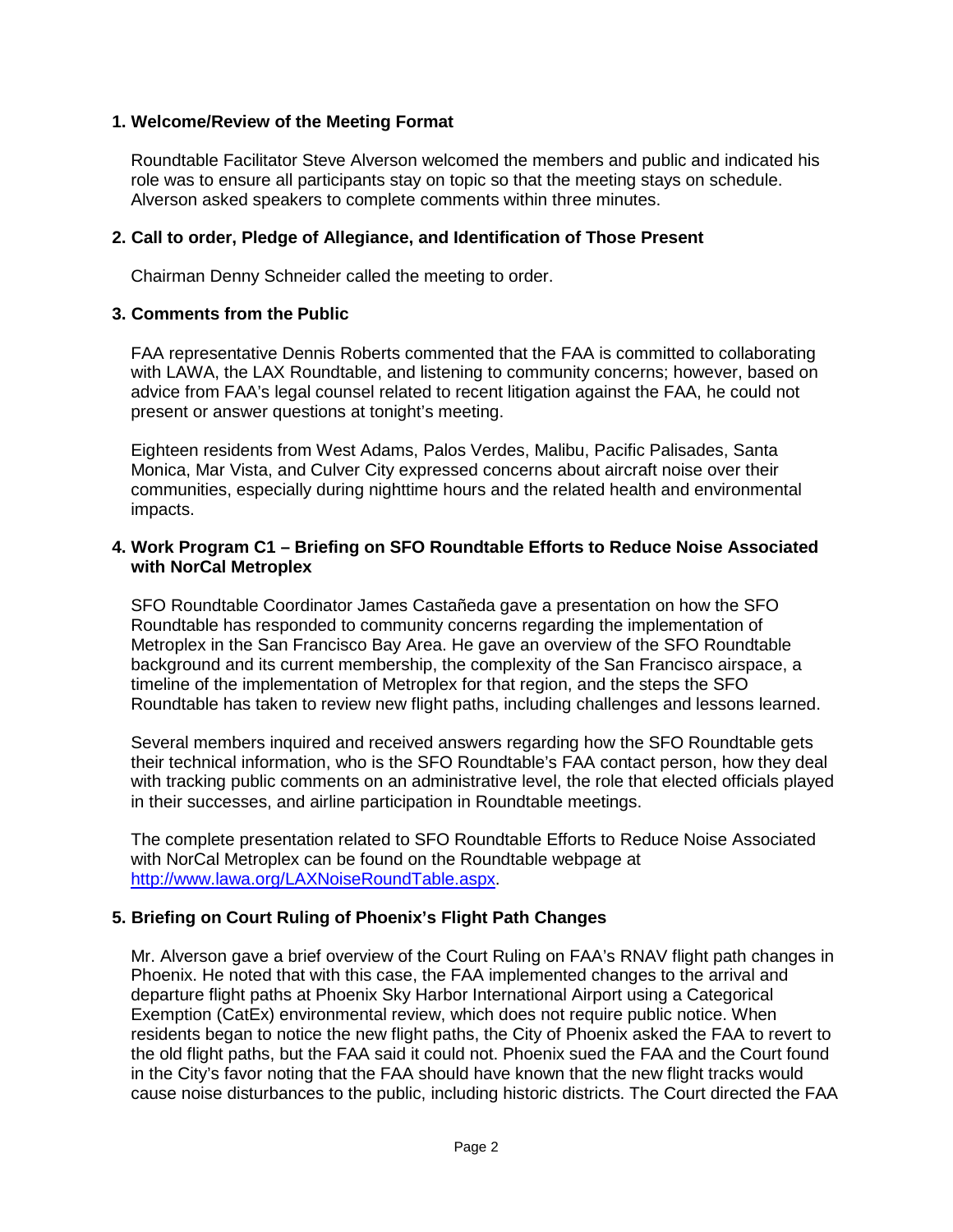to return the flight tracks back to the pre-RNAV condition. At this time, it is not clear how the FAA will comply with the Court's order. Mr. Alverson noted that the Phoenix case is not comparable to the SoCal Metroplex, because the FAA conducted an Environmental Assessment (EA) for the SoCal Metroplex, which included an extensive public outreach process and public comment period.

#### **6. Analysis of LAX North Downwind Arrivals at DAHJR waypoint**

LAWA staff member Kathryn Pantoja presented altitude data for the LAX North Downwind Arrivals at DAHJR waypoint. She indicated that since the implementation of Metroplex there has been a concentration of flights traveling along the north downwind route towards the DAHJR waypoint. Ms. Pantoja indicated that aircraft are flying at similar altitudes before and after Metroplex implementation.

Member Salman noted that although planes may be flying at similar altitude levels, the concentration of planes makes the noise levels higher for the affected residents. Additionally, the number of planes flying below the 6,000 ft. minimum altitude level is completely unacceptable, particularly during quiet hours when the noise sensitivity is at its highest. Member Salman requested that the Chair write a letter to the FAA Administrator with copies to congressional representatives requesting that FAA air traffic controllers require aircraft to adhere to the 6,000-foot minimum altitude at the DAHJR waypoint on the North Downwind Approach, especially during the nighttime and early morning hours when there is less air traffic. The motion was seconded by Member Lehrman and approved by the Roundtable with LAWA abstaining.

The complete presentation related to the LAX North Downwind Arrivals at DAHJR waypoint can be found on the Roundtable webpage at [http://www.lawa.org/LAXNoiseRoundTable.aspx.](http://www.lawa.org/LAXNoiseRoundTable.aspx)

#### **7. Discussion/Approval of Sending a Roundtable Letter to Congress Suggesting Amendments to FAA's Reauthorization Bill**

Due to time constraints, this agenda item was postponed to a future meeting.

## **8. Consideration of Recording Roundtable Meetings**

LAWA staff member David Chan indicated that there had been a member request to record the audio along with the presentations shown on the screen at the Roundtable meetings with the recordings to be posted online. Member Okuda pointed out the since there is an additional cost associated with making and posting these recordings that come out of the LAWA's operational budget, the recordings can be made on a trial basis so that the cost/benefit can be assessed by LAWA.

Member Rubin made a motion to record the Roundtable meeting audio and presentation slides for posting on the Roundtable website on a trial basis. The motion was seconded by Member Thompson and was unanimously approved by the Roundtable.

#### **9. Roundtable Member Discussion**

Members discussed the upcoming UC David Aviation Noise Symposium in Long Beach. Mr. Chan mentioned that LAWA will cover the expenses for one Roundtable member to attend.